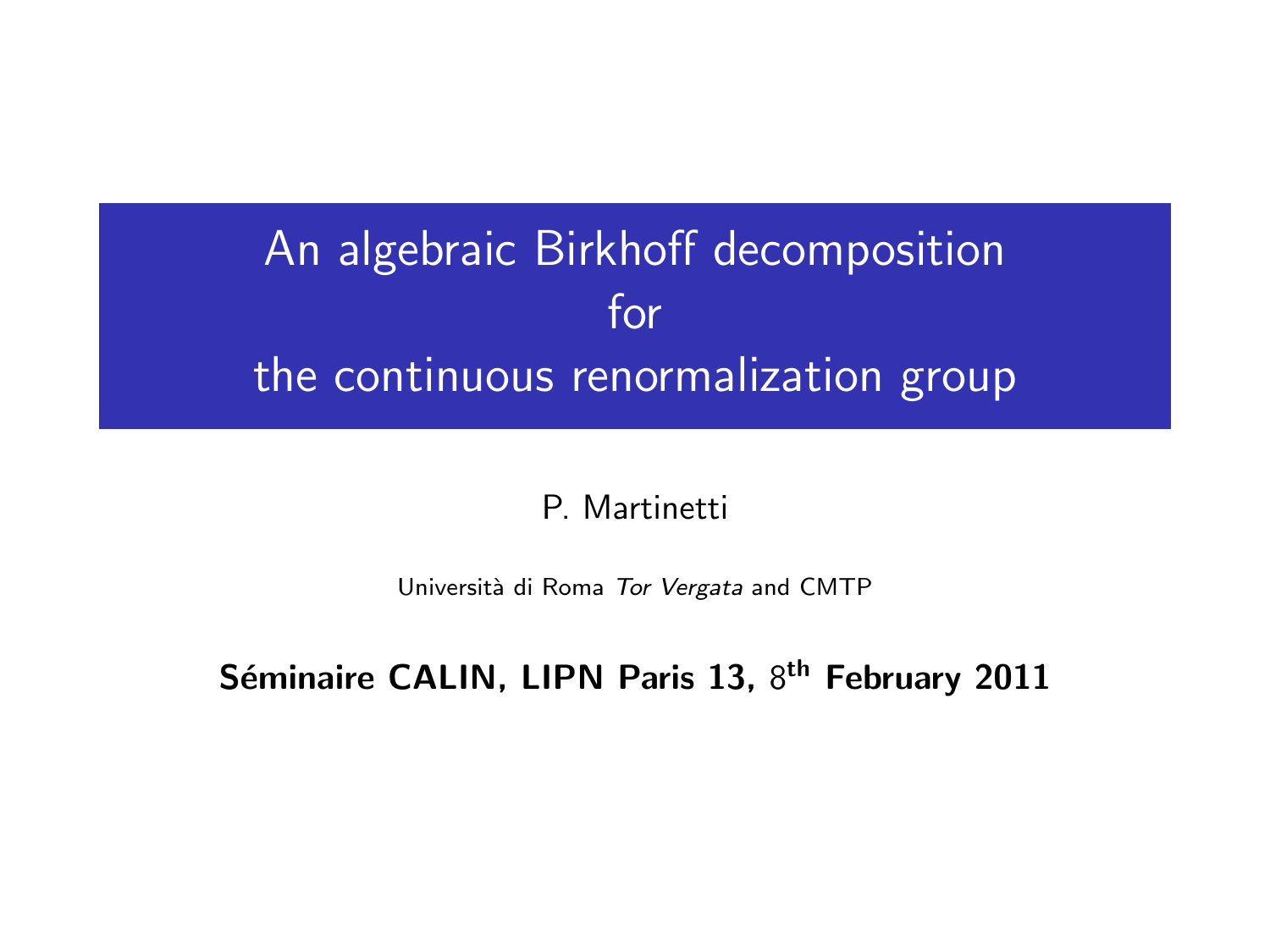What is the algebraic (geometric) structure underlying renormalization?

- $\triangleright$  Perturbative renormalization in qft is a Birkhoff decomposition  $\rightarrow$  Hopf algebra of Feynman diagrams. (Connes-Kreimer 2000)
- Exact renormalization is an algebraic Birkhoff decomposition  $\rightarrow$  Hopf algebra of decorated rooted trees.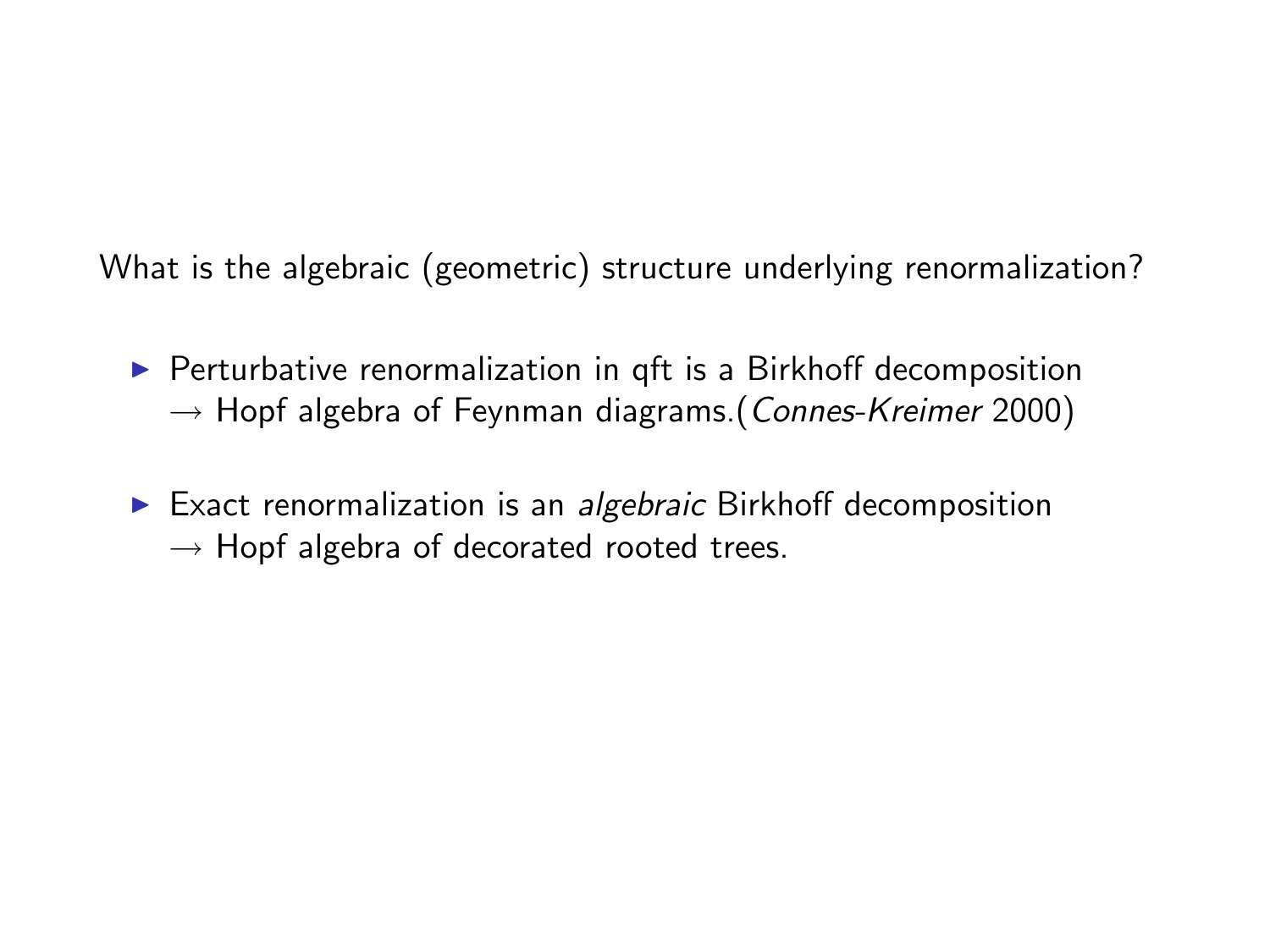#### Program

- $\blacktriangleright$  Birkhoff decomposition
- $\triangleright$  Exact Renormalization Group equations as fixed point equation
- **Power series of trees**
- $\triangleright$  Algebraic Birkhoff decomposition for the ERG

Algebraic Birkhoff decomposition for the continuous renormalization group, with F. Girelli and T. Krajewski, J. Math. Phys. 45 (2004) 4679-4697.

Wilsonian renormalization, differential equations and Hopf algebras, with T. Krajewski, to appear in Contemporary Mathematics Series of the AMS.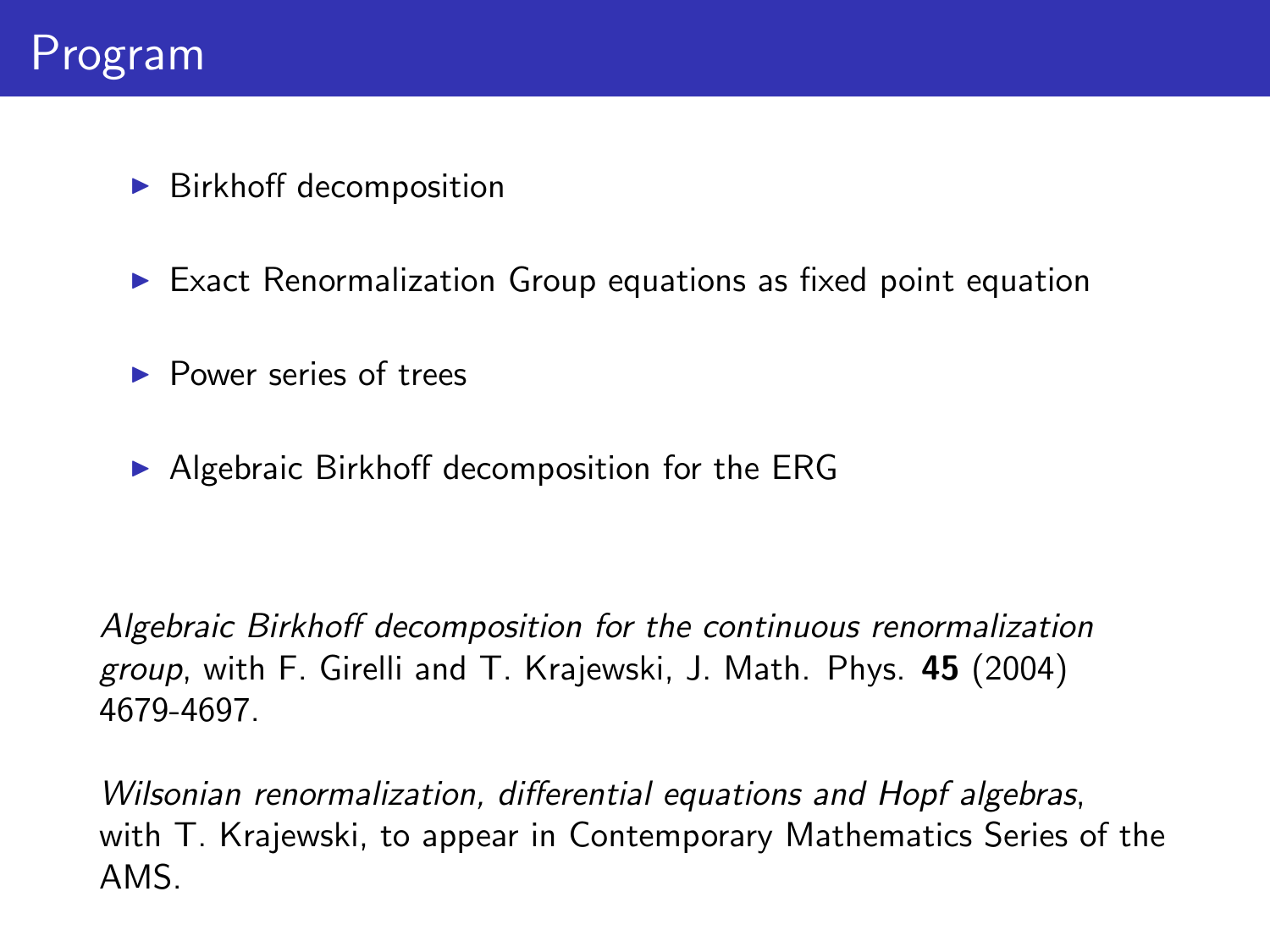## Birkhoff decomposition



$$
\gamma(z)=\gamma_-^{-1}(z)\gamma_+(z), \quad z\in\mathcal{C} \text{ where } \gamma_\pm:\mathcal{C}_\pm\to G \text{ are holomorphic.}
$$

 $\rightarrow$  G nice enough: exists for any loop  $\gamma$ , unique assuming  $\gamma_-(\infty) = 1$ .

 $\rightarrow \gamma$  defined on  $C_+$  with pole at D:

$$
\gamma \to \gamma_+(D)
$$

is a natural principle to extract finite value from singular expression  $\gamma(D)$ .

 $\rightarrow$  dimensional regularization in QFT: D is the dimension of space time, G is the group of characters of the Hopf algebra of Feynman diagrams.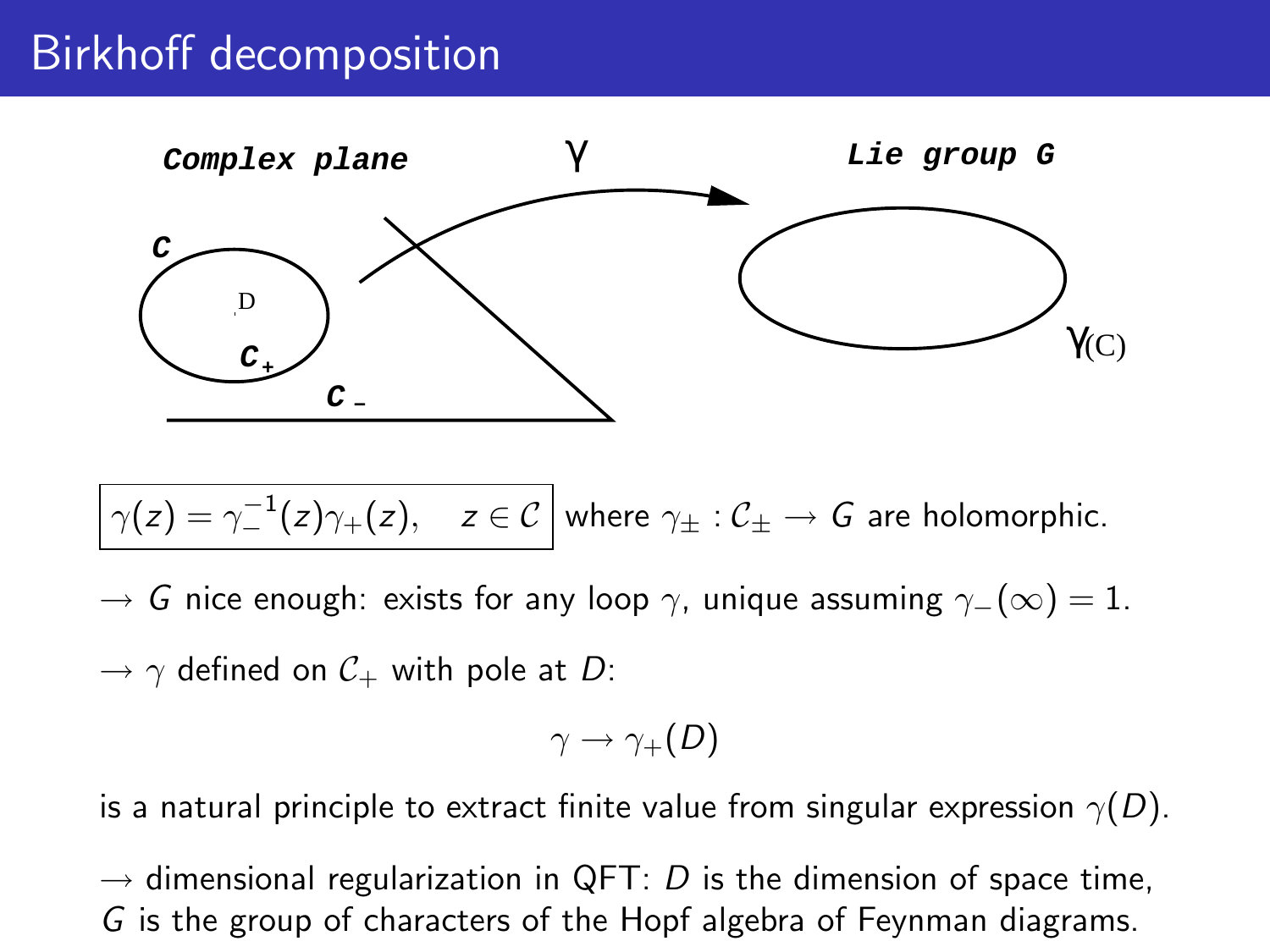## Birkhoff decomposition: Hopf algebra of Feynman diagrams

Coalgebra  $C_0$ : reverse the arrow !

Coproduct  $\Delta: \mathcal{C}_0 \mapsto \mathcal{C}_0 \otimes \mathcal{C}_0$ , counity  $\eta: \mathcal{C}_0 \mapsto \mathbb{C}$ ,

$$
\begin{array}{ccc}\nC_{\mathbf{o}} \otimes C_{\mathbf{o}} \otimes C_{\mathbf{o}} & \xrightarrow{\Delta \otimes \text{id}_{\mathcal{C}}}& C_{\mathbf{o}} \otimes C_{\mathbf{o}} \\
\vdots & \vdots & \vdots & \vdots \\
C_{\mathbf{o}} \otimes C_{\mathbf{o}} & \xleftarrow{\Delta} & C_{\mathbf{o}} \\
\end{array}
$$

$$
\begin{array}{ccccccc}\n\mathbb{C}\otimes\mathcal{C}_{o} & \stackrel{\eta\otimes\mathrm{id}_{\mathcal{C}}}{\longleftarrow} & \mathcal{C}_{o}\otimes\mathcal{C}_{o} & \mathcal{C}_{o}\otimes\mathbb{C} & \stackrel{\mathrm{id}_{\mathcal{C}}\otimes\eta}{\longleftarrow} & \mathcal{C}_{o}\otimes\mathcal{C}_{o} \\
\uparrow & & \uparrow_{\Delta} & & \downarrow & & \uparrow_{\Delta} \\
\mathcal{C}_{o} & \stackrel{\mathrm{id}_{\mathcal{C}}}{\longleftarrow} & \mathcal{C}_{o} & \mathcal{C}_{o} & \stackrel{\mathrm{id}_{\mathcal{C}}}{\longleftarrow} & \mathcal{C}_{o}\n\end{array}
$$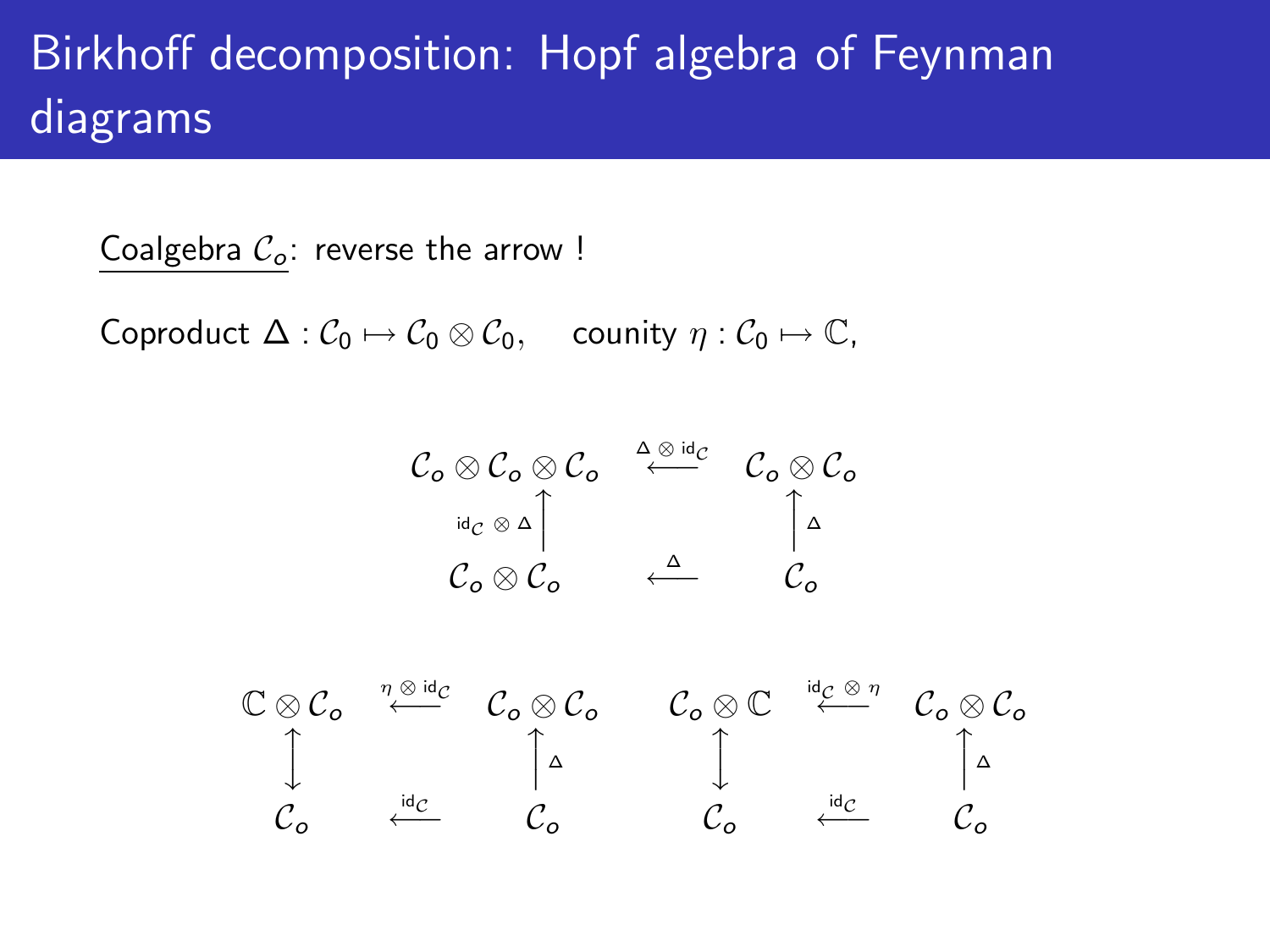# Birkhoff decomposition: Hopf algebra of Feynman diagrams

Bialgebra  $B$ : algebra + coalgebra.

Antipode  $S : \mathcal{B} \mapsto \mathcal{B}$ ,

$$
\mathrm{id}_{\mathcal{B}} * S \doteq m(\mathrm{id}_{\mathcal{B}} \otimes S)\Delta = \eta 1, \quad S * \mathrm{id}_{\mathcal{B}} \doteq m(S * \mathrm{id}_{\mathcal{B}})\Delta = \eta 1.
$$

Bialgebra with antipode = Hopf algebra  $H$ .

 $\rightarrow$  1PI-Feynman diagrams form an Hopf algebra,

 $\rightarrow$  Combinatorics of perturbative renormalization is encoded within the coproduct ∆.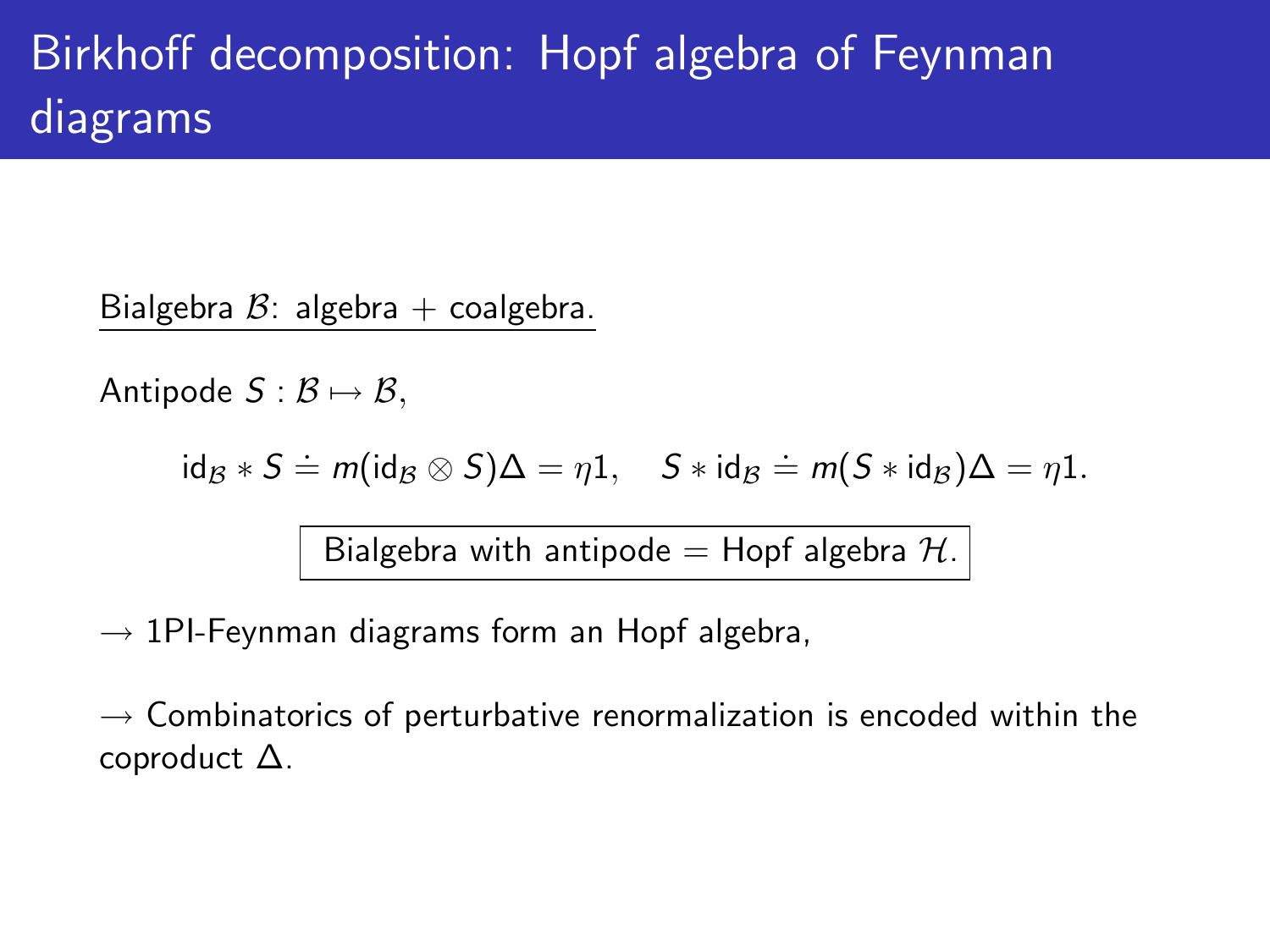# Birkhoff decomposition: Hopf algebra of Feynman diagrams

The Hopf algebra  $H_F$  of Feynman diagrams:

Algebra structure: -product: disjoint union of graphs, -unity: the empty set.

Hopf algebra structure: -counity:  $\eta(\emptyset) = 1$ ,  $\eta(\Gamma) = 0$  otherwise, -coproduct:

$$
\Delta(\Gamma) = \Gamma \otimes 1 + 1 \otimes \Gamma + \sum_{\gamma \subsetneq \Gamma} \gamma \otimes \Gamma/\gamma
$$

$$
\Delta(\neg \bigcirc \neg \bigcirc) = \neg \bigcirc \neg \bigcirc 1 + 1 \otimes \neg \bigcirc \neg \bigcirc
$$

$$
\Delta(\neg \bigcirc \neg \bigcirc) = \neg \bigcirc \neg \bigcirc 1 + 1 \otimes \neg \bigcirc \neg \bigcirc + 2 \neg \bigcirc \bigcirc \neg \bigcirc
$$

 $\widehat{\bigtriangledown}_{1}$  = 1  $\otimes \widehat{\bigtriangledown}_{+} \widehat{\bigtriangledown}_{\otimes 1} + \bigtriangledown_{\otimes}$ 

-antipode: built by induction.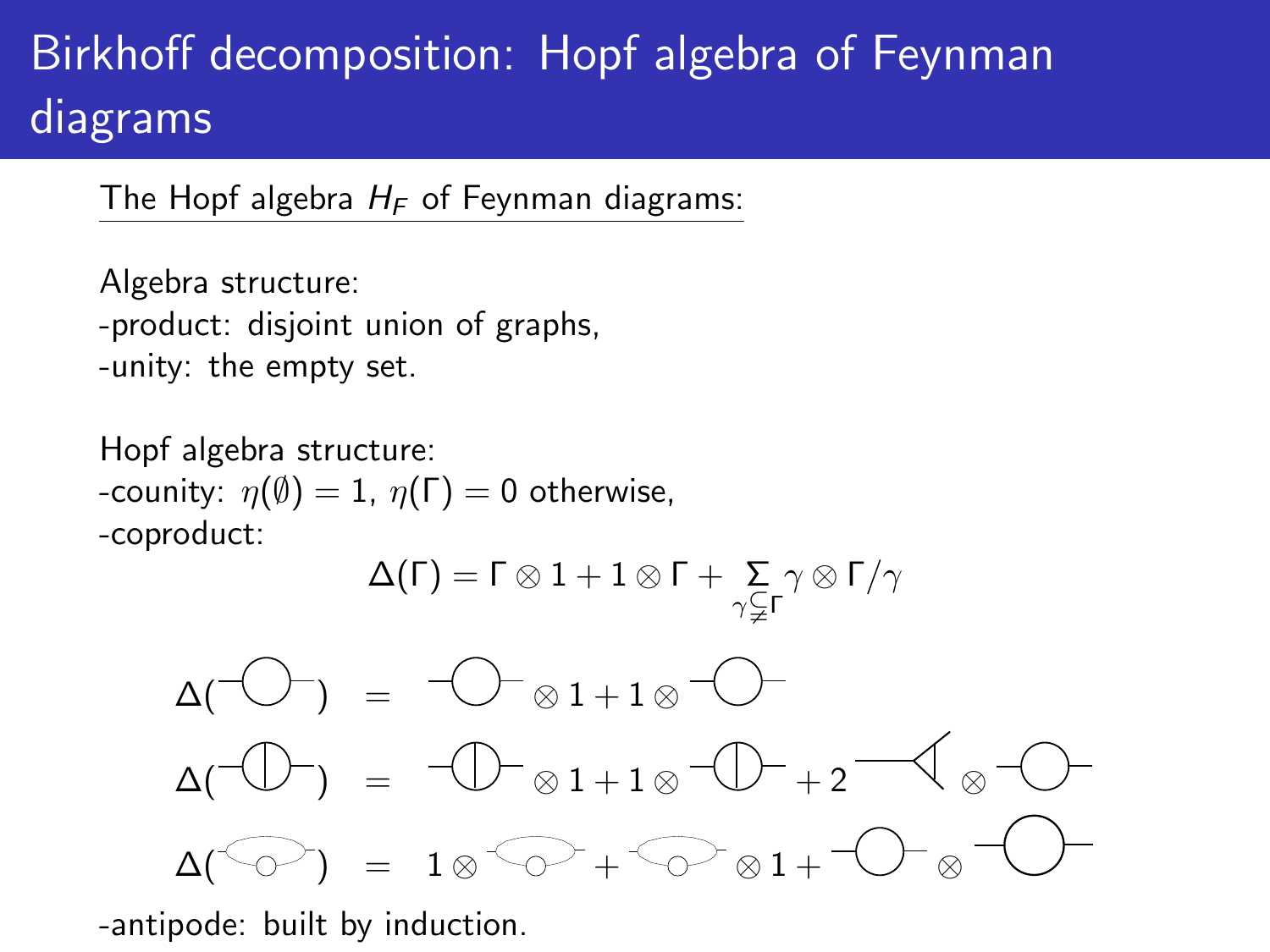### Birkhoff decomposition: perturbative renormalization

A : complex functions in  $\mathbb C$ , pole in  $D$  (=4).

 $A_{+}$ : holomorphic functions in  $\mathbb{C}$ .

 $\mathcal{A}$ \_: polynômial in  $\frac{1}{z-D}$  without constant term.

 $\sqrt{ }$ J  $\overline{\mathcal{L}}$ Feynman rules :  $H_F \stackrel{U}{\Longrightarrow} \mathcal{A}$ Conterterms :  $H_F \stackrel{C}{\Longrightarrow} A_-$ Renormalized theory :  $\mathcal{H}_\mathsf{F}\stackrel{R}{\Longrightarrow} \mathcal{A}_+$ 

$$
C * U = R
$$

Compose with character  $\chi_z$  of A,

$$
\gamma(z) \doteq \chi_z \circ U, \quad \gamma_-(z) \doteq \chi_z \circ C, \quad \gamma_+(z) \doteq \chi_z \circ R,
$$

 $\gamma(z)$ ,  $z \in \mathcal{C}$  is a loop within the group G of characters of  $H_F$ ,

$$
\gamma(z)=\gamma_-^{-1}(z)\,\gamma_+(z).
$$

The renormalized theory is the evaluation at  $D$  of the positive part of the Birkhoff decomposition of the bare theory.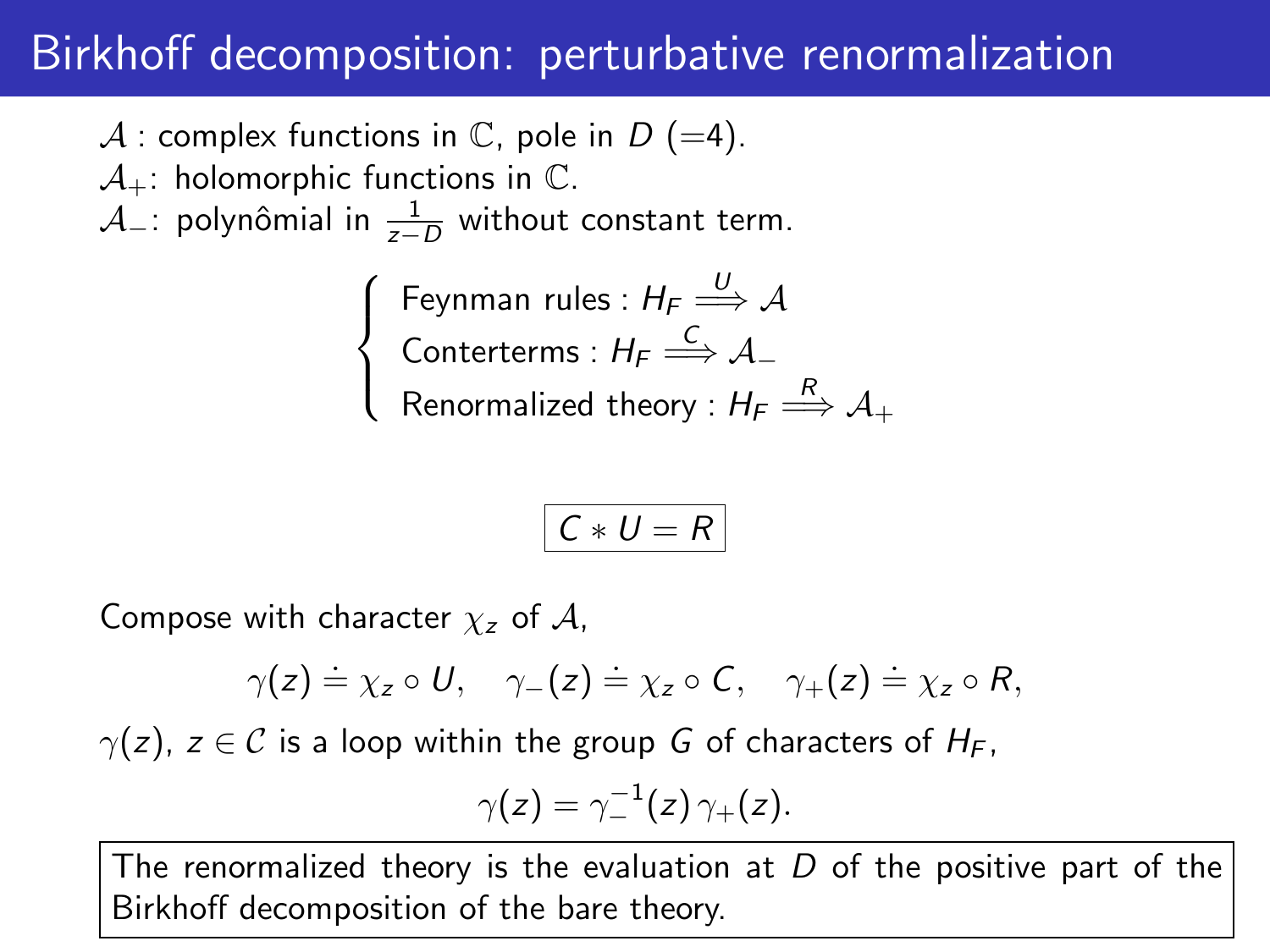### Birkhoff decomposition: algebraic formulation

The Exact Renormalization Group equations govern the evolution of the parameters of the theory with respect to the scale of observation (e.g. energie Λ),

$$
\Lambda \frac{\partial}{\partial \Lambda} S = \beta(\Lambda, S)
$$

where  $S(\Lambda) \in \mathcal{E}$ , vector space of "actions".

- $\triangleright$  no analogous to the dimension D where to localize the pole
- $\triangleright$  analogous to  $C * U = R$ .

Definition(*Connes, Kreimer, Kastler*): H commutative Hopf algebra,  $A$ commutative algebra.  $p_$  projection onto a subalgebra  $A_$ . An algebra morphism  $\gamma : H \to \mathcal{A}$  has a unique algebraic Birkhoff decomposition if there exist two algebra morphisms  $\gamma_+$ ,  $\gamma_-$  from H to A such that

$$
\gamma_+ = \gamma_- * \gamma
$$
  

$$
p_+ \gamma_+ = \gamma_+, \quad p_- \gamma_- = \gamma_-
$$

with  $p_{+}$  the projection on

$$
\mathcal{A}_+ = \text{Ker } p_-.
$$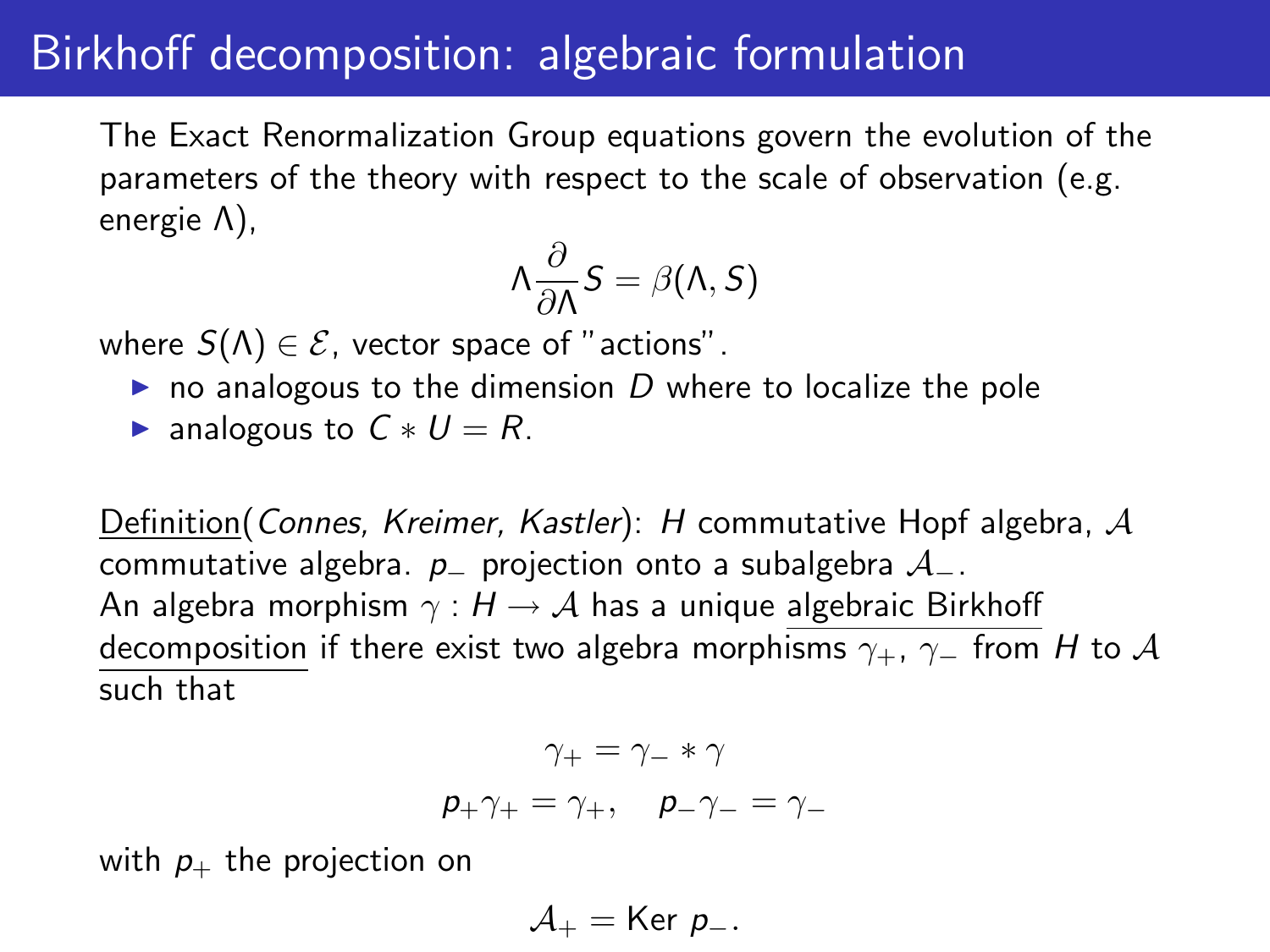#### ERG as fixed point equation

Dimensional analysis :  $\Lambda \rightarrow t$ ,  $S \rightarrow x$ ,  $\beta \mapsto X$ ,

$$
\frac{\partial x}{\partial t}=Dx+X(x)
$$

 $x(t) \in \mathcal{E}$ , D diagonal matrix of dimensions, X smooth operator  $\mathcal{E} \to \mathcal{E}$ ,

$$
X(x + y) = X(x) + X'_x(y) + X''_x(y, y) + ... + \frac{1}{n!}X_x^{[n]}(y, ..., y) + \mathcal{O}(\|y\|^{n+1})
$$

where  $X_{\mathsf{x}}^{[n]}$  is a linear symmetric application from  $\mathcal{E}^{[n]}$  to  $\mathcal{E}.$ 

$$
x(t) = e^{(t-t_0)D}x_0 + \int_{t_0}^t e^{(t-u)D}X(x(u))du.
$$

 $\times$  belongs to the space  $\tilde{\mathcal{E}}$  of smooth maps from  $\mathbb{R}^{*+}$  to  $\mathcal{E}$ , as well as

$$
\tilde{x}_0: t \mapsto e^{(t-t_0)D}x_0.
$$

Define  $\chi_0$ , smooth map from  $\tilde{\mathcal{E}}$  to  $\tilde{\mathcal{E}}$ ,

$$
\chi_0(x): t \mapsto \int_{t_0}^t e^{(t-u)D} X(x(u)) du.
$$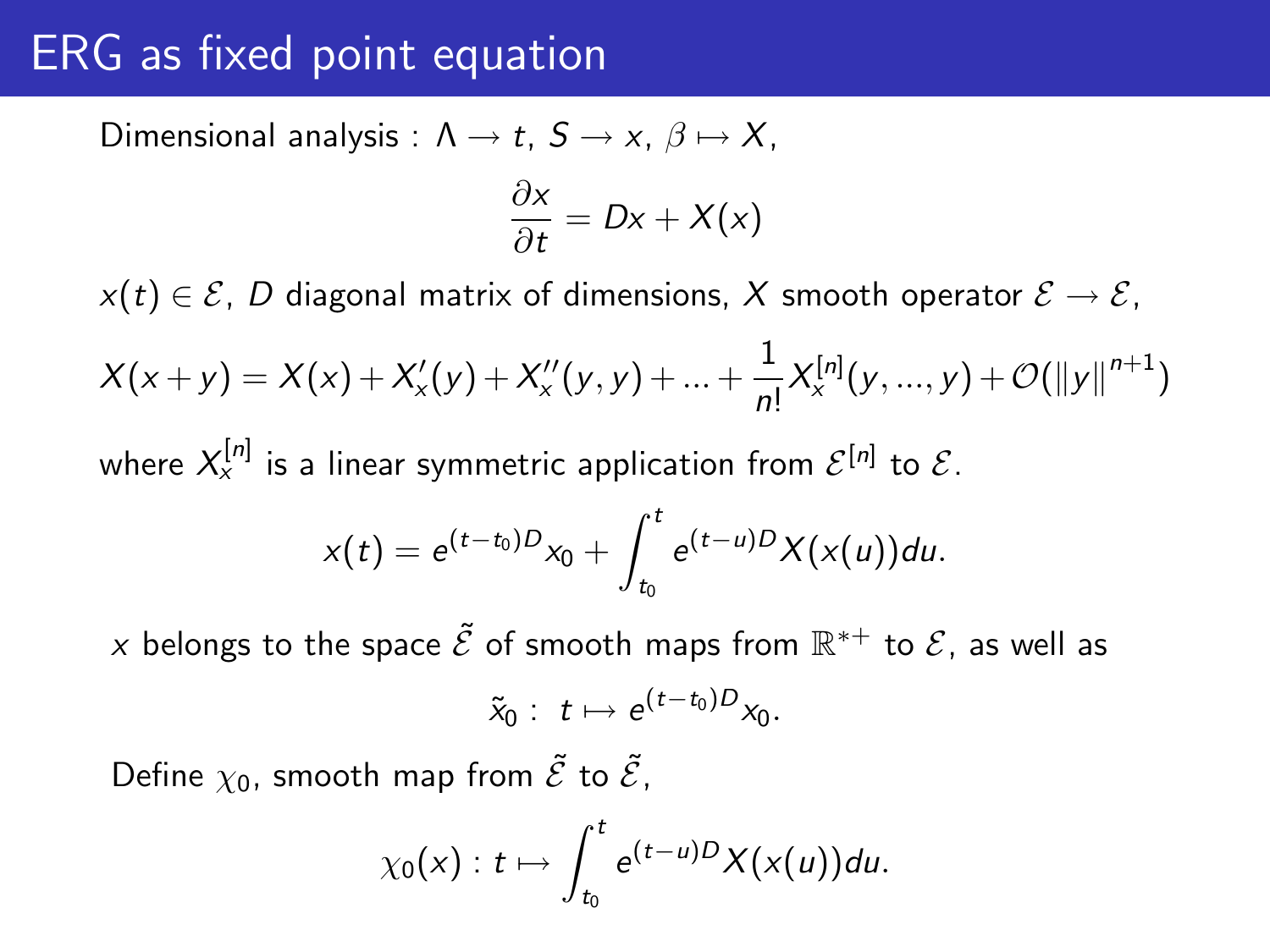Fixed point equation

$$
x = \tilde{x}_0 + \chi_0(x)
$$

 $\blacktriangleright$  x(t) represents the parameters at a scale t.

 $\triangleright$   $\tilde{x}_0$  encodes the initial conditions at a fixed scale  $t_0$ .

Wilson's ERG context:  $t_0$  is an UV cutoff. One interested in  $t_0 \rightarrow +\infty$ .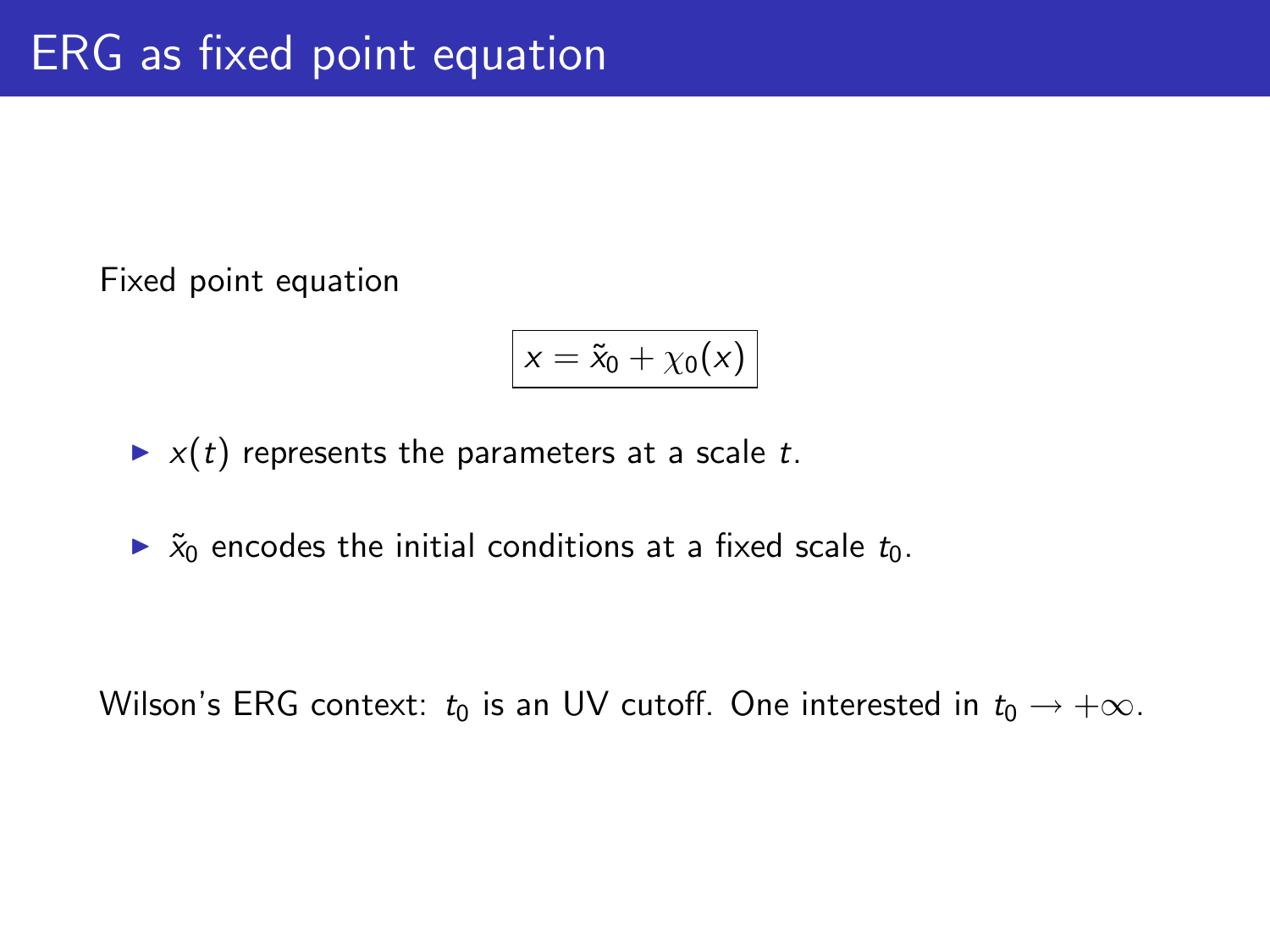### ERG as fixed point equation: mixed initial conditions

$$
\tilde{x}_0(t) = e^{(t-t_0)D} x_0 \begin{cases} \text{converges on } \mathcal{E}^+ \\ \text{is constantly zero on } \mathcal{E}^0 \text{ as } t_0 \to +\infty \\ \text{diverges on } \mathcal{E}^- \end{cases}
$$

where  $\mathcal{E}^+$ ,  $\mathcal{E}^0$ ,  $\mathcal{E}^-$  are proper subspaces of  $D$  corresponding to positive, zero and negative eigenvalues (irrelevant, marginal, relevant).

- $\triangleright$  Finiteness of  $x(t)$  at high scale by imposing initial conditions for relevant sector at scale  $t_1 \neq t_0$ .
- $\triangleright$  P orthogonal projection  $\mathcal{E} \mapsto \mathcal{E}^-$  allows mixed initial conditions

$$
x_R \doteq P\tilde{x}_1 + (\mathbb{I} - P)\tilde{x}_0 :
$$

$$
\triangleright \quad \chi_R \doteq P\chi_1 + (\mathbb{I} - P)\chi_0 \text{ with } \chi_i(x): t \mapsto \int_{t_i}^t e^{(t-u)D} X(x(u)) du
$$

$$
x(t) = x_R + \chi_R(x)
$$

Renormalization deals with change of initial condition in fixed point equation.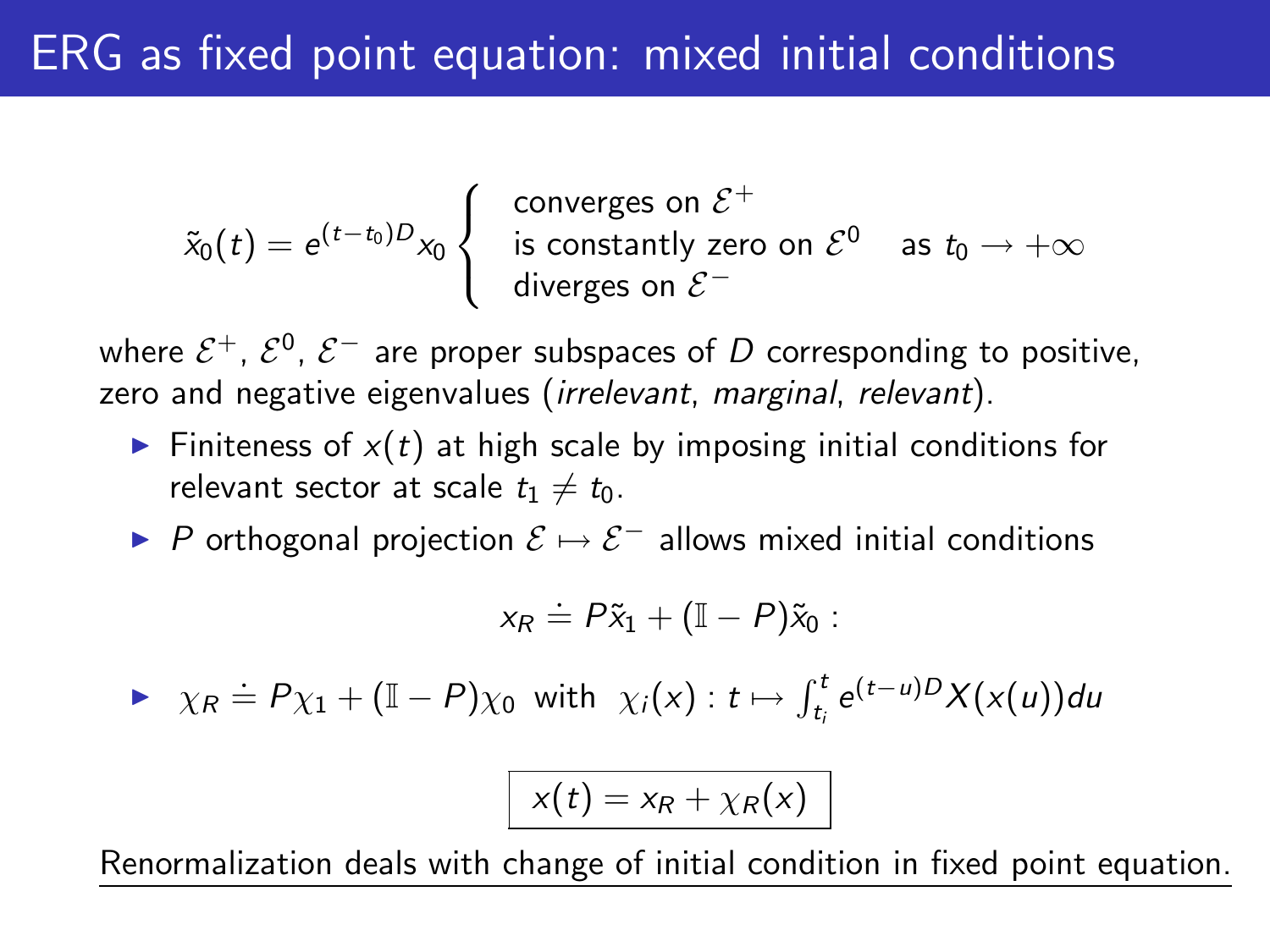$\chi$  is a smooth operator from  $\tilde{\mathcal{E}}$  to  $\tilde{\mathcal{E}}$ :

$$
\chi(x + y) = \chi(x) + \chi'_x(y) + \chi''_x(y, y) + \ldots + \frac{1}{n!} \chi_x^{[n]}(y, \ldots, y) + \mathcal{O}(\|y\|^{n+1})
$$

where  $\chi_{\mathsf{x}}^{[\mathsf{n}]}$  is a linear symmetric application from  $\tilde{\mathcal{E}}^{[\mathsf{n}]}$  to  $\tilde{\mathcal{E}}$ .

Physicists' notations:  $x = \{x^{\mu}\}, \chi(x) = \{\chi^{\mu}(x)\},\$ 

$$
\chi'_x(y) = \partial_\nu \chi_{/x}^\mu y^\nu, \quad \chi''_x(y_1, y_2) = \partial_{\nu\rho} \chi_{/x}^\mu y_1^\nu y_2^\rho.
$$

 $\blacktriangleright$  Coordinate free notations:  $\chi'(\chi)$  is the map  $\tilde{\mathcal{E}} \to \tilde{\mathcal{E}}$ 

 $y \mapsto \chi'_y(\chi(y)).$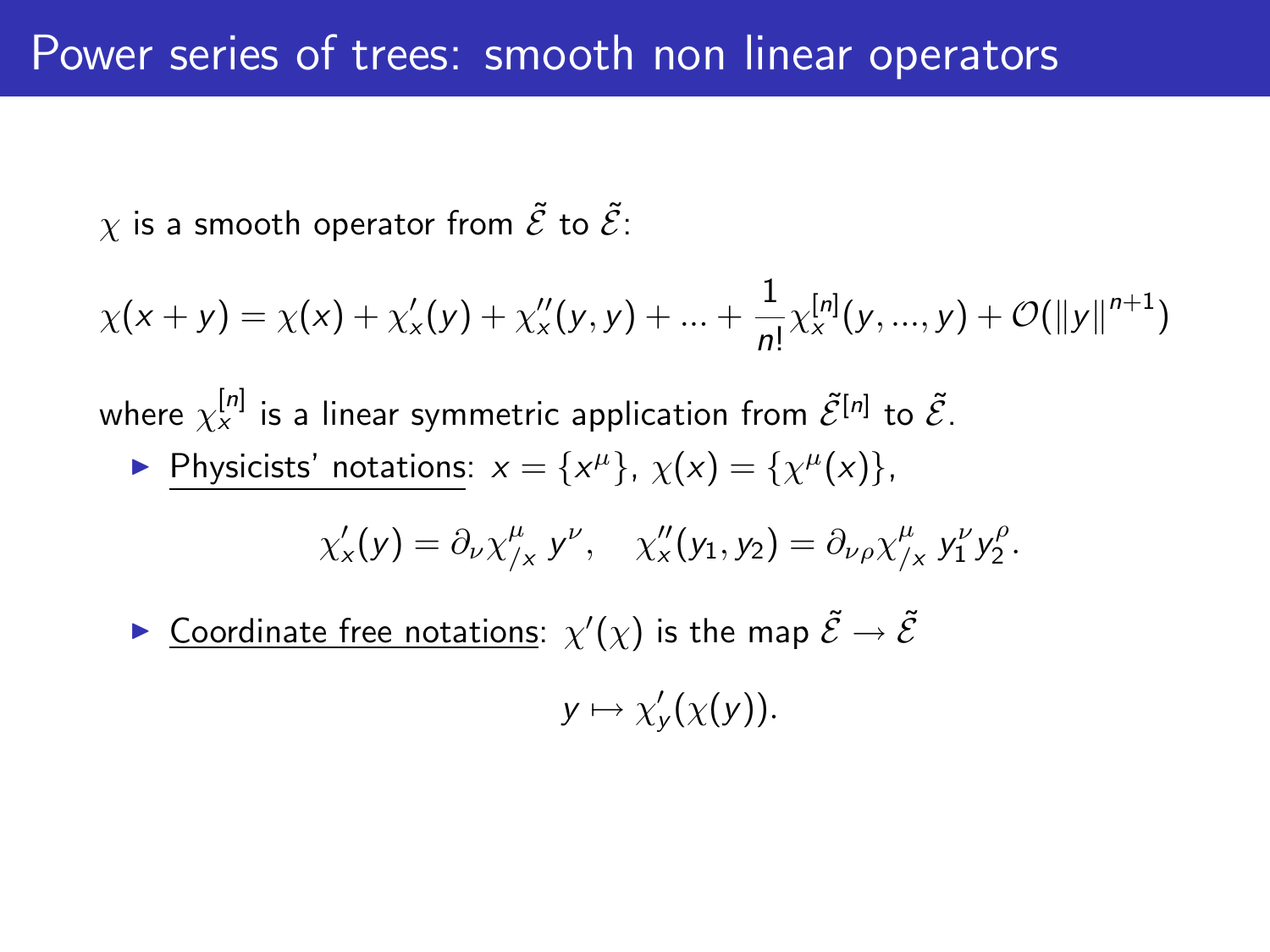$$
\chi^{\emptyset} = \mathbb{I}, \quad \chi^{\bullet} = \chi, \quad \chi^{\circ} = \chi'(\chi), \quad \chi^{\circ} \stackrel{\bullet}{\circ} = \frac{1}{2} \chi''(\chi, \chi) \dots
$$

Taylor expansion:  
\n
$$
\chi(\mathbb{I} + \chi) = \chi^{\bullet} + \chi^{\circ} + \chi^{\circ} + \chi^{\circ} + ...
$$
\n
$$
= \sum_{\tau} \phi(\tau) \chi^{\tau}
$$
\n
$$
= f_{\phi}[\chi]
$$

where  $\phi(T) = 1$  for any rooted tree T, except  $\phi(\emptyset) = 0$ .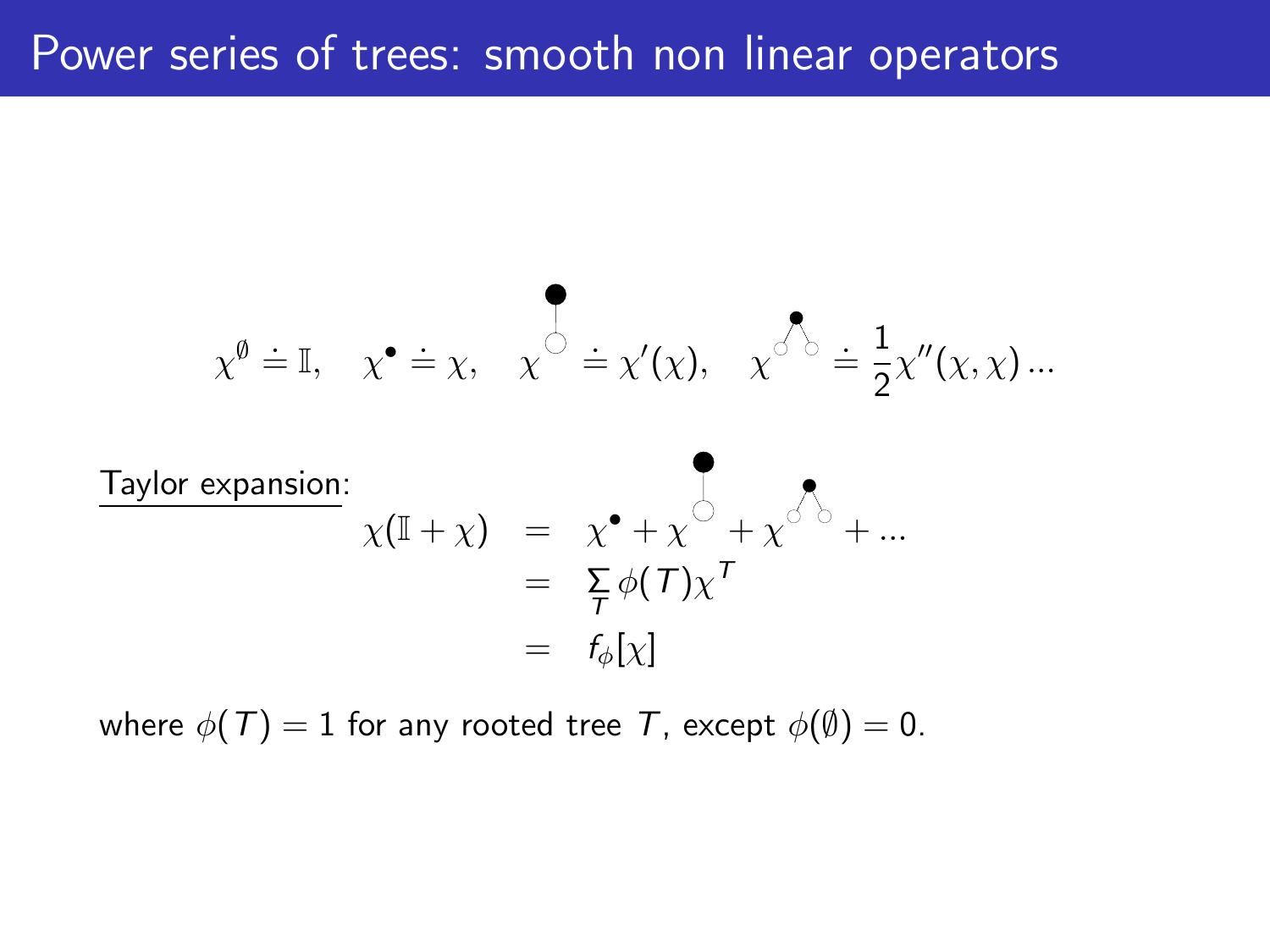## Power series of trees: characters of the Hopf algebra



$$
S: \bullet \mapsto -\bullet
$$
  

$$
T \mapsto -T - \sum_{c \in C(T)} S(P_c(T))R_c(T)
$$

and the coproduct

$$
\Delta(\mathcal{T}) = \mathcal{T} \otimes 1 + 1 \otimes \mathcal{T} + \sum_{c \in C(\mathcal{T})} P_c(\mathcal{T}) \otimes R_c(\mathcal{T}), \quad \Delta(1) = 1 \otimes 1.
$$

$$
\Delta(\text{C}^{\bullet})=1\otimes\text{C}^{\bullet}+\text{C}^{\bullet}\otimes 1+2\bullet\otimes\text{C}^{\bullet}+\bullet\bullet\otimes\bullet
$$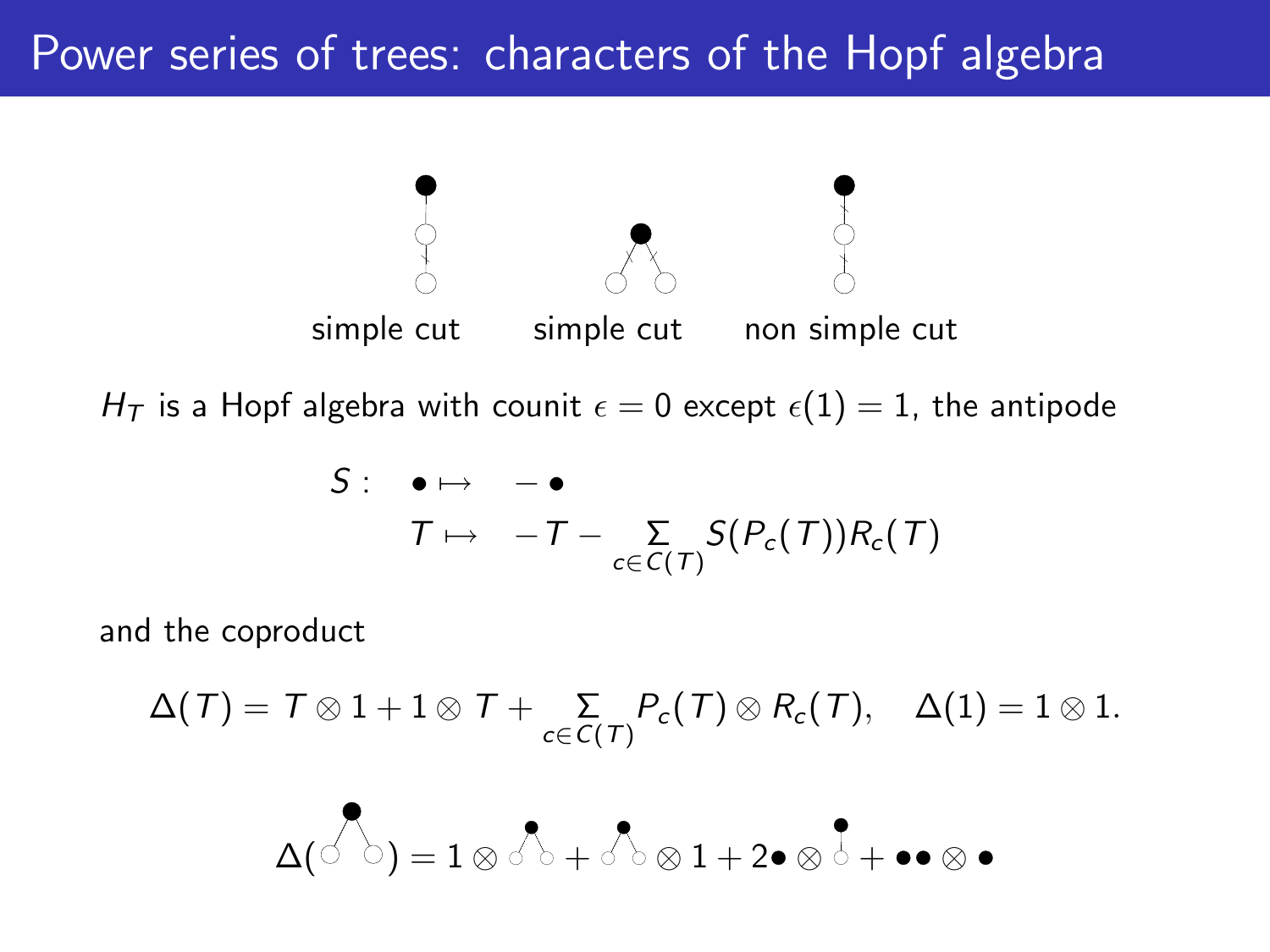#### Proposition: Butcher group, B-series; T.K, P.M.:

The group of formal power series starting with I (i.e.  $\phi(\emptyset) = 1$ ) is isomorphic to the opposite group of characters of  $H_T$ .

$$
f_{\phi}[\chi] \circ f_{\psi}[\chi] = \sum_{T} \phi(T) \chi^{T} \left( \sum_{T'} \psi(T') \chi^{T'} \hbar^{T'} \right) \hbar^{T}
$$

$$
= \sum_{T} (\psi * \phi)(T) \chi^{T} \hbar^{T}
$$

$$
= f_{\psi * \phi}[\chi].
$$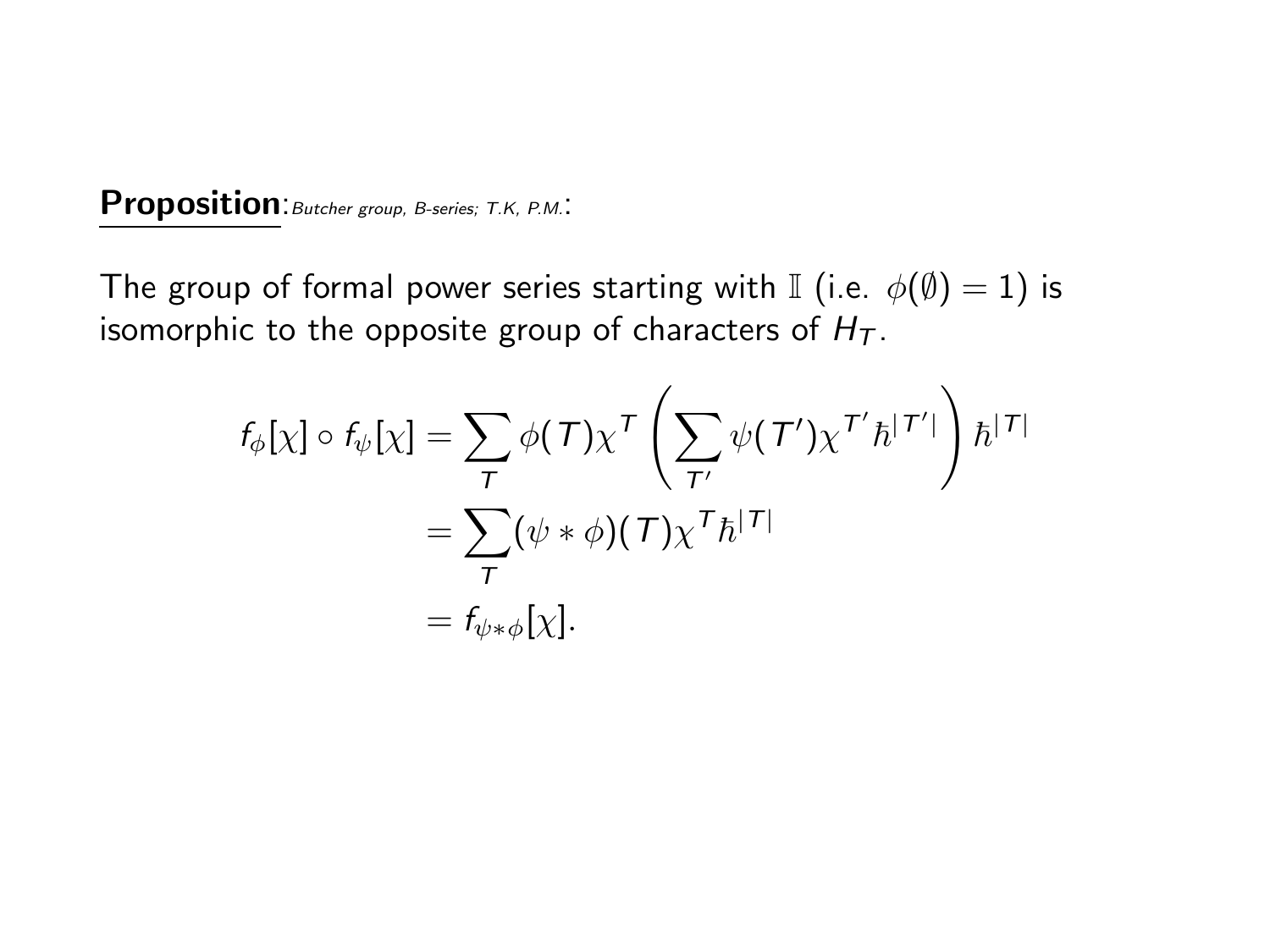$$
\mathbf{v} \times \mathbf{v} = x_0 + \chi_0(\mathbf{x}) \Longleftrightarrow x_0 = (\mathbb{I} - \chi_0)(\mathbf{x}).
$$
\n
$$
\boxed{\mathbf{x} = (\mathbb{I} - \chi_0)^{-1}(\mathbf{x}_0) = f_\varphi[\chi_0]^{-1}(\mathbf{x}_0) = f_{\phi_1}[\chi_0](\mathbf{x}_0)}
$$
\nwhere  $\varphi = 0$  except  $\varphi(\emptyset) = 1$ ,  $\varphi(\bullet) = -1$  and  $\phi_1 = \varphi^{-1} = 1$ .  
\n
$$
\mathbf{v} \times \mathbf{x} = x_R + \chi_R(\mathbf{x}) \Longrightarrow \mathbf{x} = f_{\phi_1}[\chi_R](x_R)
$$
\n
$$
\mathbf{v} \in \mathbb{I} - (\mathbb{I} - \chi_R) \circ (\mathbb{I} - \chi_0)^{-1} \Longrightarrow (\mathbb{I} - \chi_R)^{-1} = (\mathbb{I} - \chi_0)^{-1} \circ (\mathbb{I} - \xi)^{-1}
$$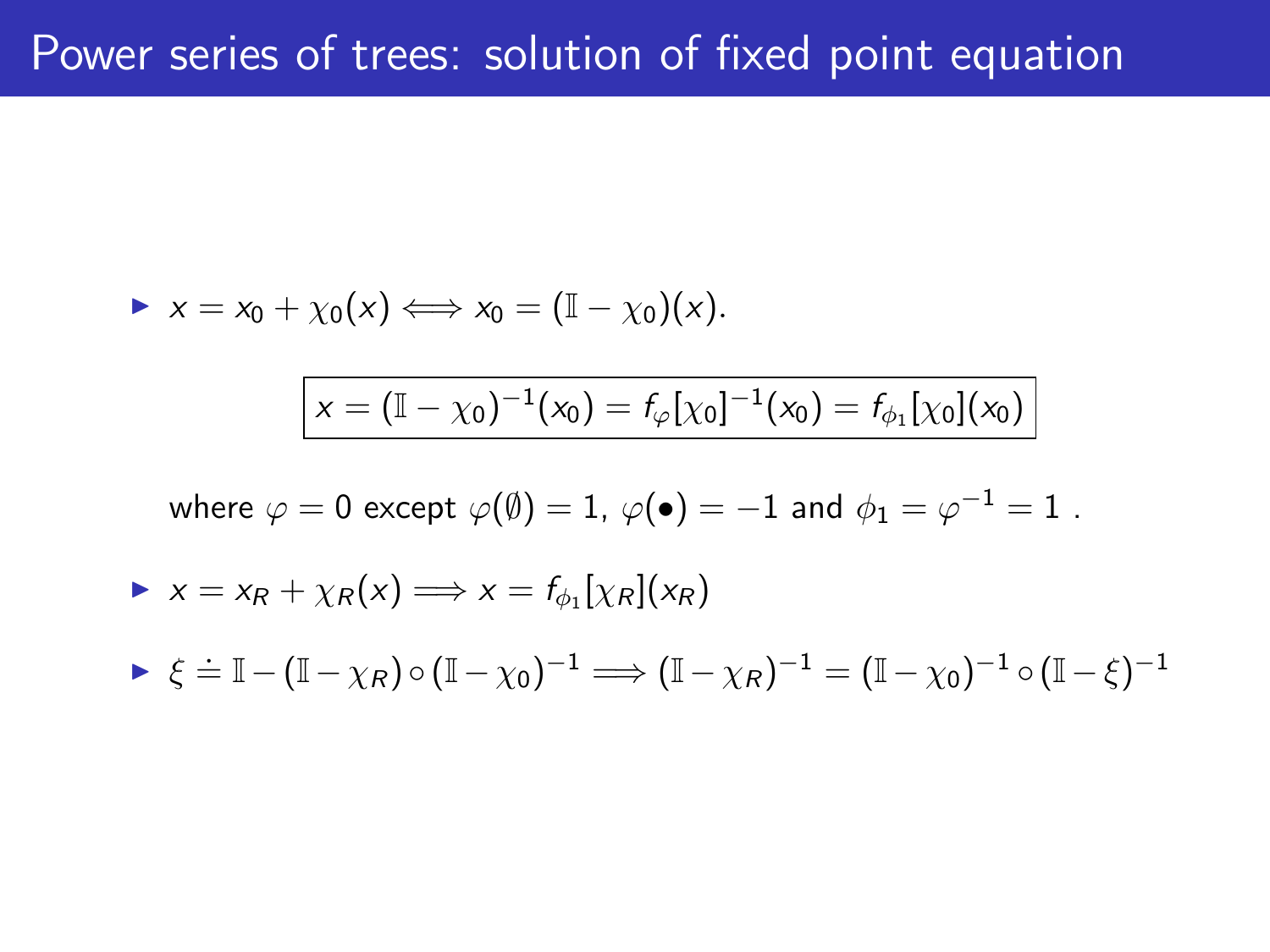$f_{\phi_1}[\chi_R] = f_{\phi_1}[\chi_0] \circ f_{\phi_1}[\xi]$ 1 character, 2 operators  $\iff$  1 operator, 2 characters :  $f_{\phi_+}[Y] = f_{\phi}[Y] \circ f_{\phi_-}[Y]$  $Y^{\blacksquare} = \chi_R, \quad Y^{\blacksquare} = \xi, \quad Y^{\overline{\phi}} = \chi''_R(\xi, \xi),$  $\phi \doteq \phi^{-1} \ast \phi_+$  $\phi_-(\mathcal{T}) \doteq \left\{ \begin{array}{l} \phi_1(\mathcal{T}) \text{ if } \mathcal{T} \in H_{\bullet} \\ 0 \text{ if } \mathcal{T} \notin H_{\bullet} \end{array} \right.$  $\phi_1(T)$  if  $\mathcal{T} \in H_\bullet$ <br>0 if  $\mathcal{T} \notin H_\bullet$ ,  $\phi_+(\mathcal{T}) \doteq \left\{ \begin{array}{l} \phi_1(\mathcal{T}) \text{ if } \mathcal{T} \in H_\blacksquare \ 0 \text{ if } \mathcal{T} \notin H_\blacksquare \end{array} \right.$ 0 if  $\mathcal{T}\notin H_\blacksquare$ 

where  $H_{\bullet}$ ,  $H_{\blacksquare}$  are the set of trees decorated with one decoration only so that

$$
f_{\phi_1}[\chi_R] = f_{\phi_+}[Y], \quad f_{\phi_1}[\xi] = f_{\phi_-}[Y]
$$

**Proposition**:  $\lim_{t_0 \to +\infty} f_{\phi_1}[\chi_R](x_R)$  is finite order by order and does not depend on  $x_0$ .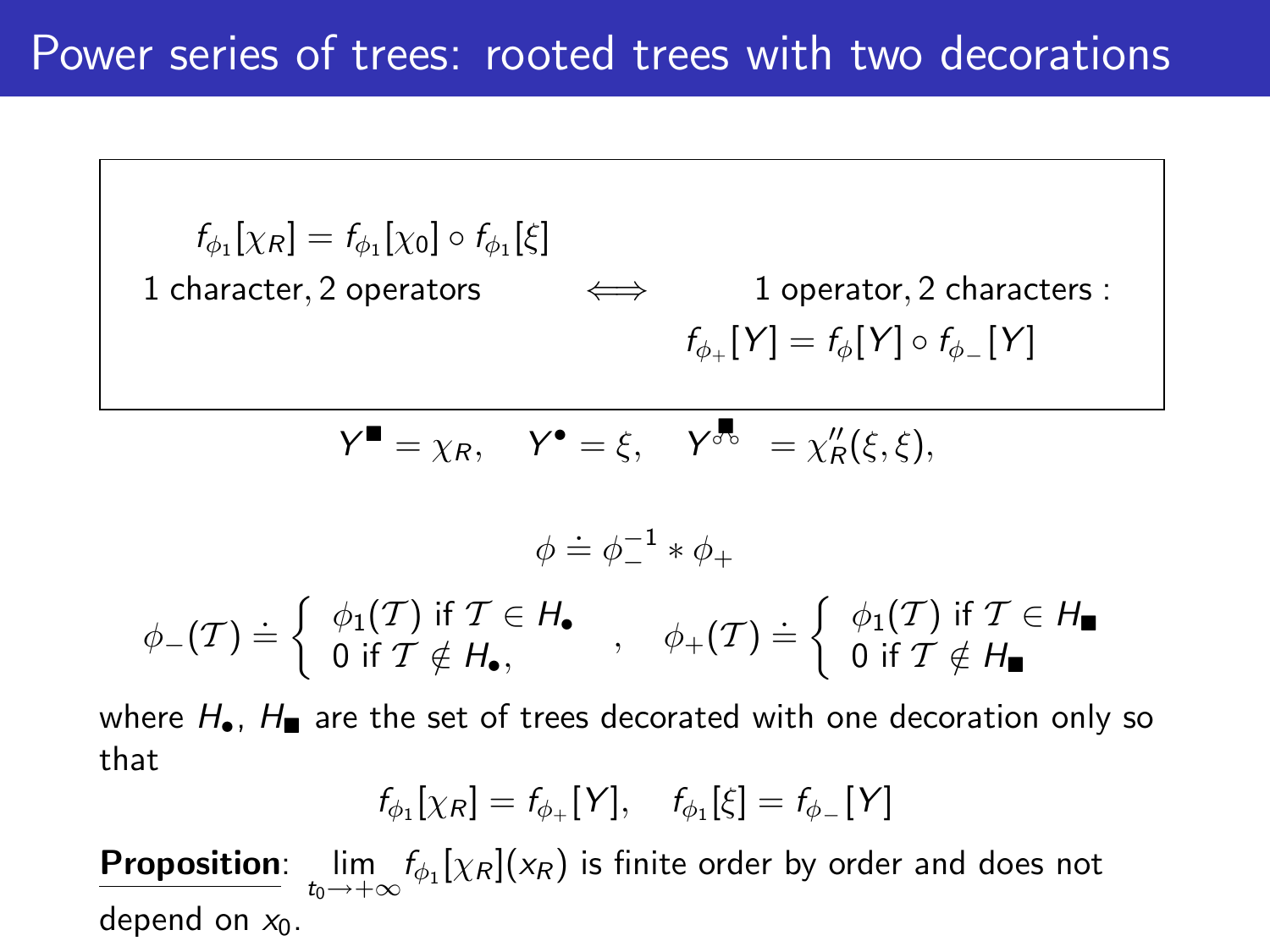## Algebraic Birkhoff decomposition for the ERG

Perturbative renormalization:  $H_F \xrightarrow{Feyman rules} \mathcal{A} \xrightarrow{evaluation at z} G$ . Exact renormalization:  $H_T \xrightarrow{\text{evaluation on decorations}} G$ .

 $\rightarrow$  No Birkhoff decomposition since no loop in G.  $\rightarrow$  Algebraic Birkhoff decomposition on which algebra?

As U, C, R map a Feynman diagram to a meromorphic funtion, characters map a decorated rooted tree to a monomial in  $\mathsf{Y}^\mathcal{T},$ 

$$
\gamma(\mathcal{T}) \doteq \phi(\mathcal{T}) \mathsf{Y}^{\mathcal{T}}, \ \gamma_{\pm}(\mathcal{T}) \doteq \phi_{\pm}(\mathcal{T}) \mathsf{Y}^{\mathcal{T}}.
$$

Unfortunately  $\gamma$ ,  $\gamma_{\pm}$  do not define an algebraic Birkhoff decomposition.

$$
\gamma_{+}(\begin{array}{c}\n\bullet \\
\bullet \\
\end{array}) = 0
$$
\n
$$
(\gamma_{-} * \gamma)(\begin{array}{c}\n\bullet \\
\bullet \\
\end{array}) = \langle \gamma_{-} \otimes \gamma, 1 \otimes \begin{array}{c}\n\bullet \\
\bullet \\
\end{array} + \begin{array}{c}\n\bullet \\
\bullet \\
\end{array} \otimes 1 + \bullet \otimes \bullet)
$$
\n
$$
\begin{array}{c}\n\bullet \\
\bullet \\
\hline\n\end{array}
$$
\n
$$
\begin{array}{c}\n\bullet \\
\bullet \\
\hline\n\end{array}
$$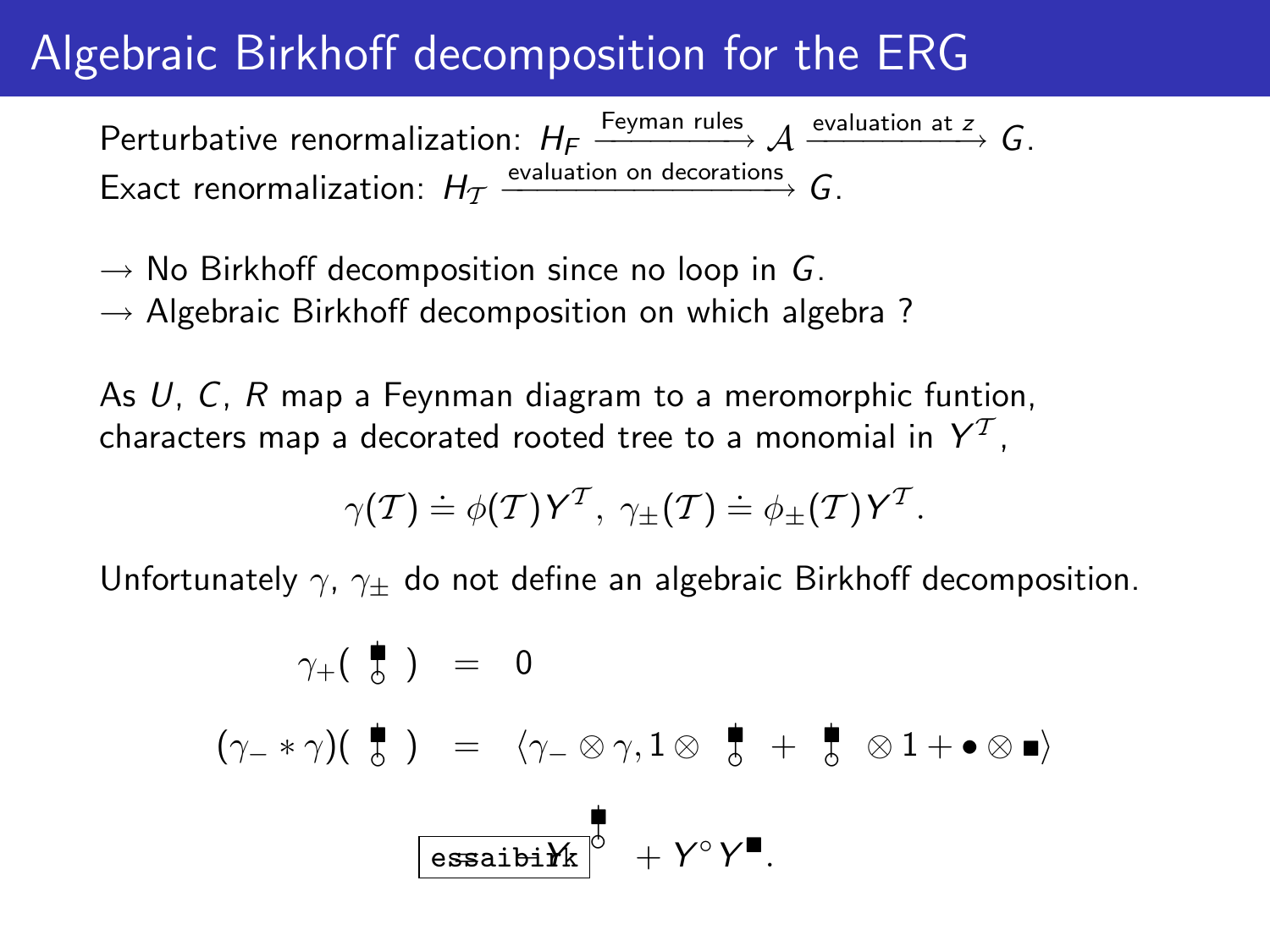### Algebraic Birkhoff decomposition for the ERG

 $\rightarrow$  Algebraic Birkhoff decomposition with

 $\blacktriangleright$  target

$$
\mathcal{A} = \overline{\{1, \bullet, \blacksquare\}}, \quad \mathcal{A}_{-} = \overline{\{1, \bullet\}}.
$$

 $\triangleright$  projection  $p_$  :  $\mathcal{A} \rightarrow \mathcal{A}$ 

$$
p_-(1) = 1
$$
,  $p_-(\bullet) = \bullet$ ,  $p_-(\bullet) = 0$ .

Algebra homorphism  $H_T \to A$ 

$$
\gamma(\mathcal{T}) = \phi(\mathcal{T})\Gamma(\mathcal{T}), \ \gamma_{\pm}(\mathcal{T}) = \phi_{\pm}(\mathcal{T})\Gamma(\mathcal{T}).
$$

where  $\phi=\phi_-^{-1}*\phi_+$  and  $\mathsf \Gamma$  counts the decoration

$$
\Gamma(\begin{array}{c} \sigma_{\mathcal{B}}^{\bullet} \end{array}) = \bullet^3 \blacksquare
$$

$$
\boxed{\gamma_+ = \gamma_- * \gamma}
$$